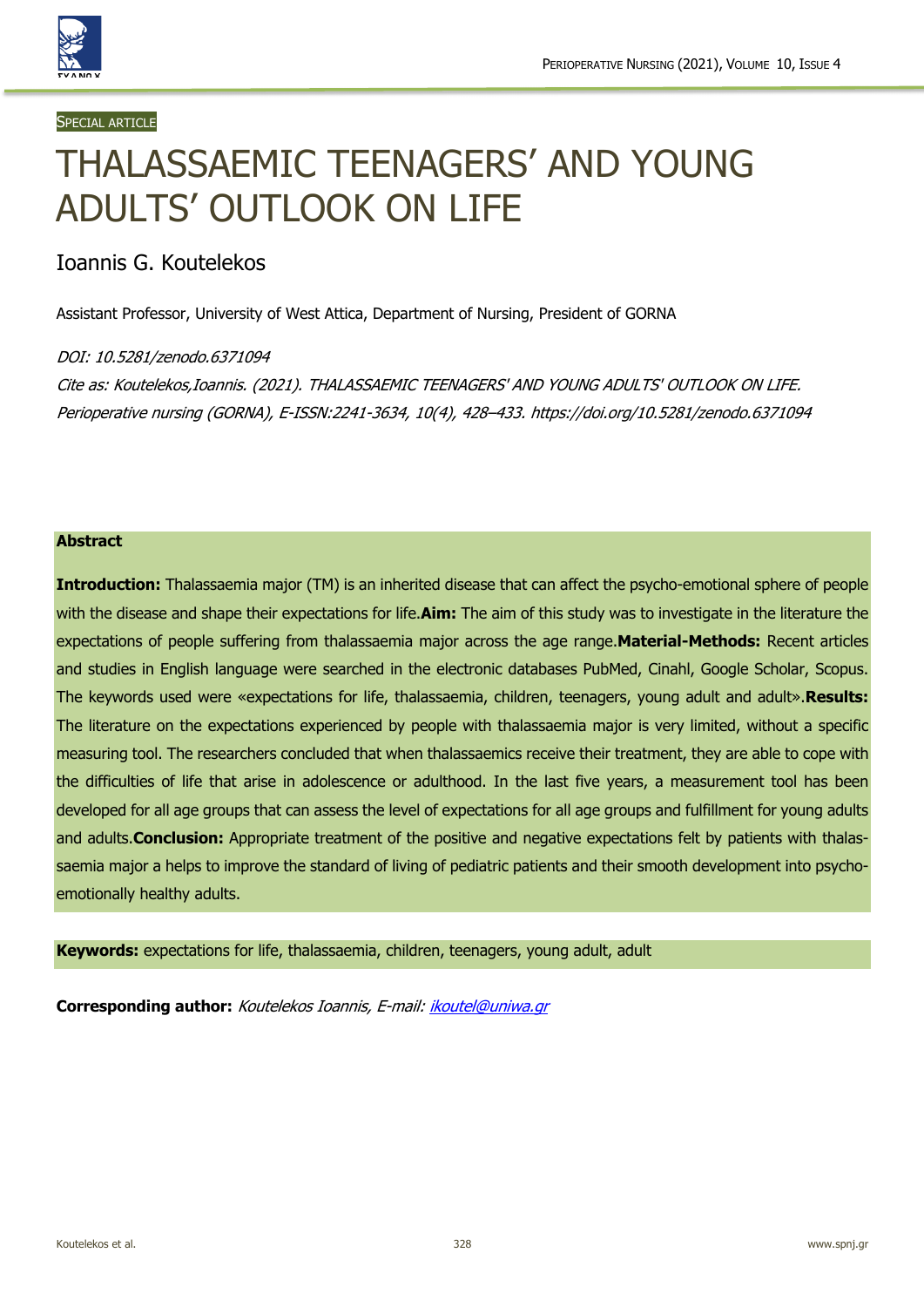

## **Introduction**

Hemoglobin diseases are hereditary hematological disorders that affect globally more than 300.000 infants every year. $1$  Thalassaemia which is located in more than 60 countries, is recognized as the widest spread blood disorder universally from WHO.<sup>2</sup> Thalassaemia is caused by certain mutations in groups of hemoglobin genes that result in weakening the composition of one or more of the chains of the quadripartite hemoglobin. 3 Depending on the type of the involved hemoglobin chain, there are two distinct thalassaemic types: "A" and "B". 4 Beta-thalassaemia is the most important type as it is the most widespread and it results in severe anemia in homozygous and composite heterozygous form.<sup>5</sup>

Beta-thalassaemia has a variety of clinical symptoms. In mild cases it doesn't require treatment. In serious cases there is severe anemia with important alterations in the bones and it can be deadly without proper treatment in childhood and in the Pacific Islands. 6,7 WHO's statistics show that in those areas' thalassaemia frequency is between 0,1-4,9/1.000 births. In the recent years due to immigration hemoglobin diseases are not limited anymore to those high frequency areas. <sup>8</sup> Studies show that 3-10% of the global population caries the gene of thalassemia. $9$  There are about 200.000 verified patients of thalassaemia with a tendency of raise of  $60.000$  every year.<sup>10</sup> In Greece thalassaemia appears almost everywhere in the country. Owing to prevention measures, only 319 affected births were reported from 2000 to 2015 instead of expected 2250 to 3000 and right now 8% of Greek population are caring the gene. $11,12$ 

The purpose of this paper is to research through the literature the expectations of thalassaemic patients in all the age spectrum. Today the patients of thalassaemia major can survive to mature early adult life.

### **Materials/methods**

A literature research was carried out for articles in PubMed, Cinahl, Google Scholar and Scopus databases to identify articles that are concerned with expectations of the entirety of the age spectrum of thalassaemic patients. The key words used to carry this research were "expectations for life, thalassaemia, children, teenagers, young adult, adult". We sought descriptive and research articles, published after 1995 until 2021 and were focused on expectations of thalassaemic patients, written in the English and Greek language.

## **Results**

In the paper of Zani et al.,  $1995<sub>i</sub>^{13}$  an evaluation of the effects of thalassemia in the psychology and social behavior of Italian teenagers was made. The results showed that thalassaemic teenagers had a normal psychological development with self-esteem and coping mechanisms in place. They were thinking positively about their future, were placing high in their priorities the finding of employment and were searching for the right partner in life.

The same team from Ferarra Italy <sup>14</sup> researched in 1998 the effects of thalassaemia in psychosocial adjustment of teenagers and young adult patients. They were asked to fill a questionnaire (specifically tailored), and married thalassaemic patients were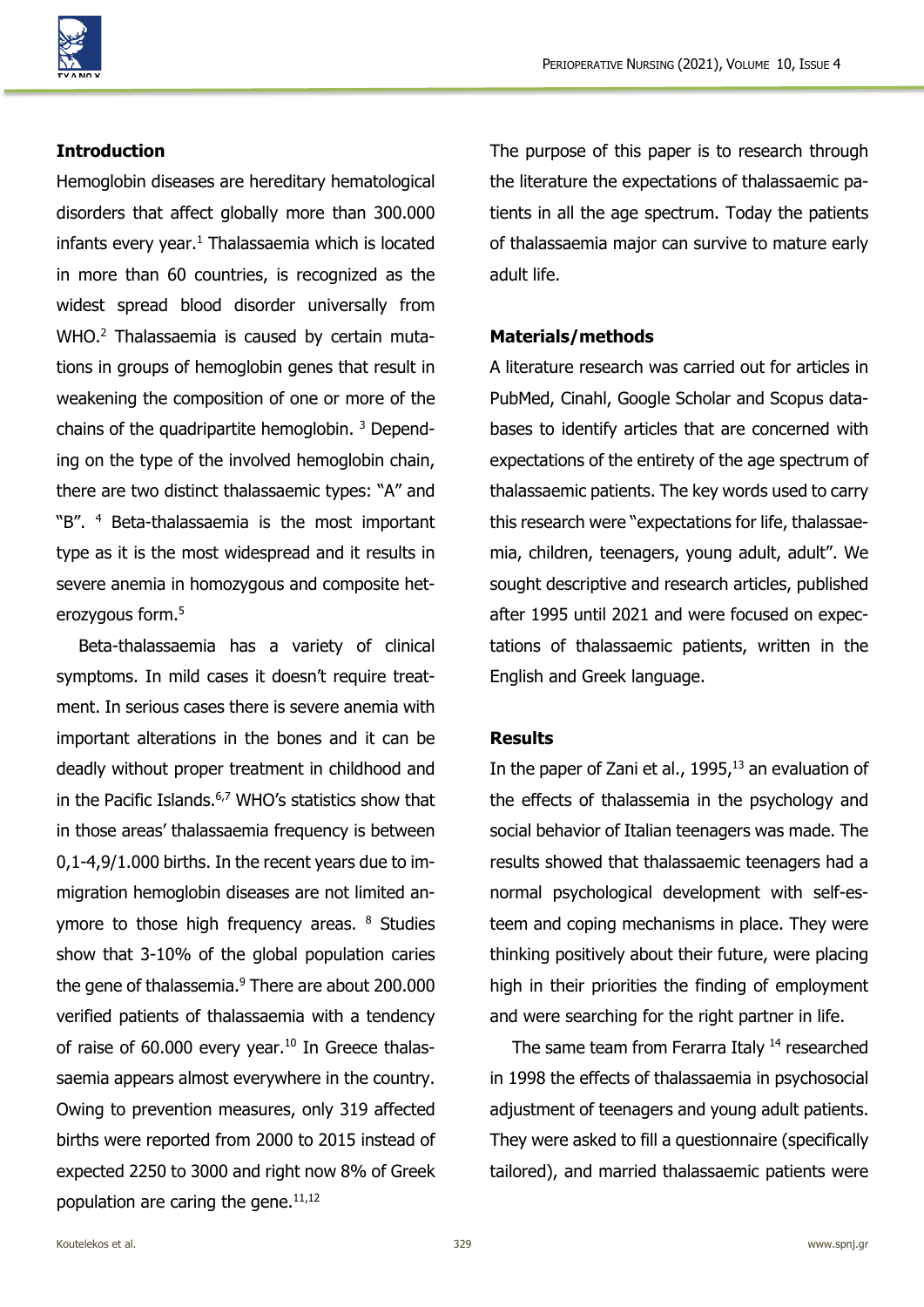

interviewed. Some of the married thalassaemic patients had married and they had children. They were asked about marriage and social life. The researchers found that thalassaemic teenagers had normal psychosocial development with developed self-esteem and were well socially adjusted while they had developed strong bonds with their families. Married thalassaemics did not differ in behavior from healthy married couples. The research team concluded that when thalassaemics were receiving the appropriate treatment, can manage life's difficulties that are arising during puberty or in their adult life.

In the research with thalassaemic patients with ancestry from Greece and Italy, performed in the USA in 1998<sup>15</sup> evaluated the orientation towards the future and the way thalassaemic patients were functioning on a psychical level regarding among other concerns, their future expectations and the way they were understanding social support. Through this, study the importance of coping strategies in the context of the chronic nature of an illness like thalassaemia, which is thought to lead to disability. It was also found that thalassaemic patients had just like their peers, expectations for their future, their social acceptance and image.

In the last research that included among others the parameter of expectations and was performed a few years ago in Crete, the results showed that thalassaaemic expectations were influenced by sex and admittance to hospital. Their attitudes and expectations in relation with the experiences they had from their therapeutic treatment showed the need chronic patients from thalassemia had into receiving better treatment and psychological support. 16

Nevertheless, until recently there was no published tool to assess the content structure of expectations among thalassaemic patients. There was a study that affirmed the usefulness of a new multidimensional questionnaire of expectations that is appropriate for thalassaemia patients (multidimensional expectation questionnaire thalassaemia major patients MEO-TMP) who reach their 4<sup>th</sup> decade of life and there were established four sub scales: Social support, Family orientation, Career development, Daily life. Cronbach's alpha for the whole scale was 0.87. This particular tool of assessing expectations MEQ-TMP was developed with 15 questions for each age group of patients with thalassaemia is a useful tool for the clinical staff that offers care to thalassaemic patients so that they can understand their perspective about life as they age, to have better psychosocial adjustment to the chronic nature of the disease, to be able to live as closer to normal as possible and to fulfill their ambitions, improving thus their satisfaction levels about their quality of life.<sup>17</sup>

This particular measuring instrument of expectations (MEQ-TMP) was adjusted for younger ages. The above questionnaire of expectations was adjusted to children and teenagers with thalassaemia to include 14 questions and three sub-scales: Family and daily life perspective, Social support and work perspective with Cronbach's alpha for the whole scale 0.81.<sup>18</sup>

From the results of the study, it was proved that all 303 of the young adults with thalassaemia fulfilled/ met the totality of their expectations. They were able to achieve more than they expected on the area of their carriers. Their high educational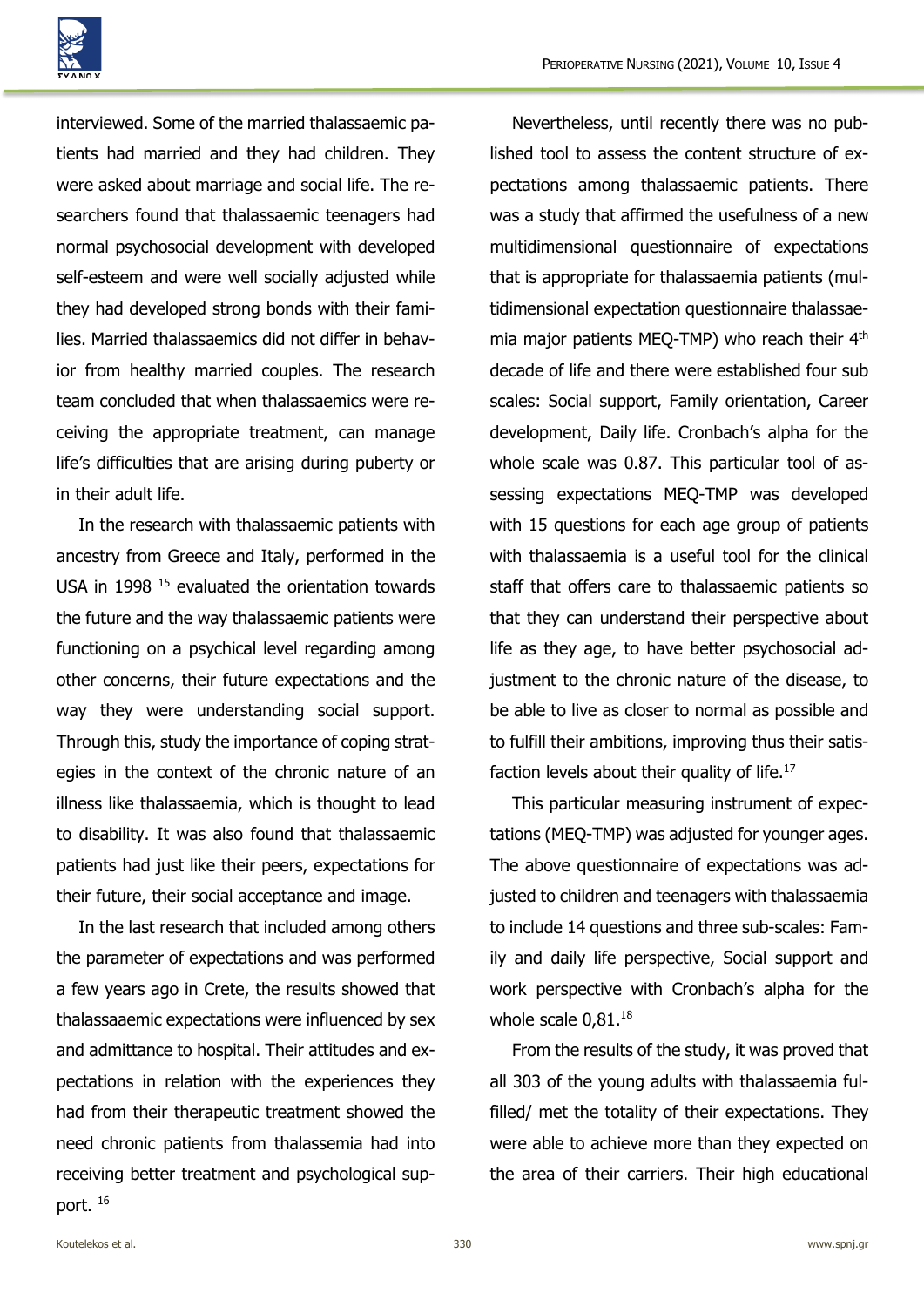

level and their unobstructed access to blood transfusions, were helping them to overcome obstacles and to pursue career advancement. Thalassaemic young adults who participated in the study were lacking in comparison with their expectations in the areas of family. They were concerned about the possibility of complications and problems and were avoiding to plan for starting a family. It was also proved that the more they were informed about their health condition the stronger they became and they were facing better the challenges of their illness. On the other hand, the functionality of young thalassaemic patients was influenced by problems in blood transfusion. Finding the blood, they needed allowed them to have the social life and the social bonds they were expecting. In their majority (71,95%) they had normal depression levels resulting in positively affecting the fulfillment of their expectations, to be able to continue to expect support from their social network as it was already offered, to cope with their everyday activities as they desired and to hope to create a family. $18$ 

The results of this study with 74 children and teenagers with thalassaemia were that they had high expectations. Thalassaemic teenagers had a total score of expectations  $3,10$  and the score of expecting to create family/expectations of everyday life  $3,15$  was positively related with better knowledge of advanced therapies. Similarly their expectations about friends networking were equally high fact that was interpreted by the providing of oral chelation agents. The mean score of their expectations for carrier advancement was 2,68 and was positively related with the close relationships they were developing with nursing staff.

Their close relationship with nursing staff helped them to discover what they wanted to do in their future lives. Better knowledge of new therapies helped them to continue having expectations and to project into the future how they wished their family life and their everyday life to be. In their majority (87,84%) had depression levels that were normal and their school absenteeism was related with the appearance of depression symptoms. The desire of the 74 children and teenagers with thalassaemia to have a circle of friends was affected by their good mood and their lessened strain during the chelation process. <sup>19</sup>

#### **Discussion**

For the first time a questionnaire that was multidimensional was created and adapted from the corresponding questionnaire for young thalassaemic patients and was used to research for the first time the expectations of children and teenagers with thalassemia in Greece.  $17,18,19$  The only similar effort about the expectations of teenage thalassaemic patients was one 25 years ago by the research group in Ferrarra, Italy <sup>14</sup> That research team had created an ad hoc questionnaire that wasn't validated about its validity, reliability and usefullness, if it was covering needs associated with their age like family relationships, social adjustment, heterosexual relationships, self-consciousness and coping mechanisms. <sup>14</sup> Nevertheless, it could along with the questionnaire of young adults to be studied further and to be more thoroughly edited in the context of timeless comparison of expectations thalassaemic patients have as the age.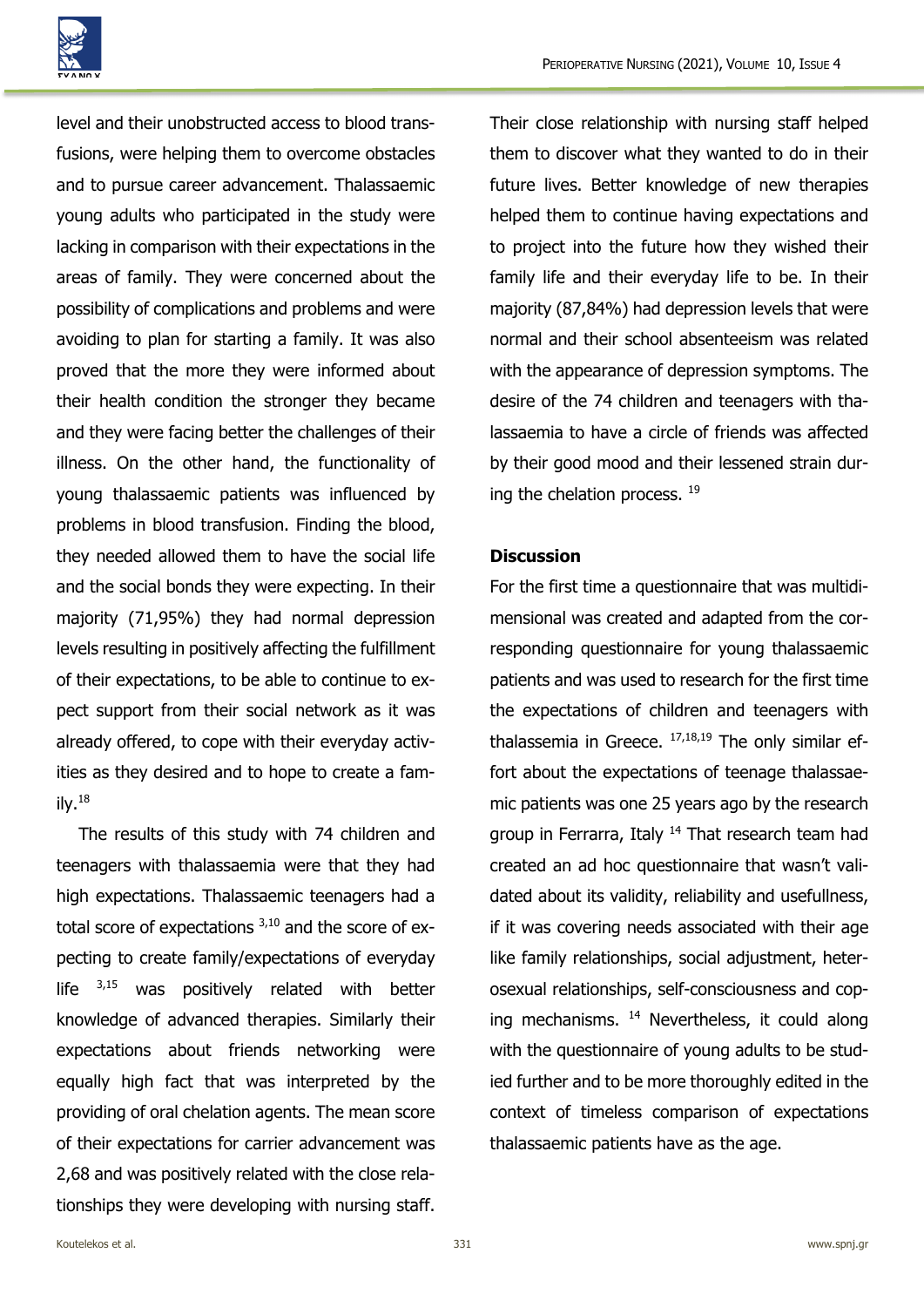

Young adults with thalassaemia in Greece have achieved to take up their corresponding adult responsibilities. Although they live in a country with well-organized thallassaemic treatment facilities, they still fear the possibility of lack of blood transfusion and they seek support from their social circle. In thalassaemic children and teenagers, the knowledge of new treatments helps them to have elevated expectations and their friendly associations are affected by their good mood and their lessened strain during the chelation process. <sup>18</sup> Without doubt, people with thalassaemia need support with the goal of detection and treatment of their psychological problems, the improvement of their inner conflicts, the development of coping strategies, the adoption of appropriate behavior, of accepting their illness and the compliance to their therapeutic treatment along with a more realistic attitude towards illness.18,19,21

Equally important is considered the raising of awareness of the medical and nursing staff in matters of diagnosis and treatment of emotional disorders related to the illness. The appearance of psychosomatic disorders is frequent in people with thalassaemia and often is not treated sufficiently either because health professionals believe they are inevitable or even a natural consequence of the disease or because children are not in a position to ask for help. The treatment of psychological disorders from health professionals contributes to the amelioration of the life status of pediatric patients and to their smooth development into psychoemotionally healthy adults.<sup>18-21</sup>

## **Conclusion**

An efficient prevention strategy for thalassaemia in Greece demands the contribution of all experts from the field of health to organize programs of prevention and education of high risk.

# **References**

- 1. Aguilar Martinez P, Angastiniotis M, Eleftheriou A, Gulbis B, Manu Pereira MDM, Petrova-Benedict R, Corrons JLV. Haemoglobinopathies in Europe: health & migration policy perspectives. Orphanet journal of rare diseases.2014; 91: 1-7.
- 2. Maheri A, Sadeghi R, Shojaeizadeh D, Tol A, Yaseri M, Ebrahimi M. Associations between a health promoting lifestyle and quality of life among adults with beta thalassemia major. Epidemiol Health. 2016;38:e2016050.
- 3. Cappellini MD, Porter JB, Viprakasit V, Taher AT. A paradigm shift on beta thalassaemia treatment: How will we manage this old disease with new therapies? Blood Rev. 2018;324:300-311
- 4. Platania S, Gruttadauria S, Citelli G, Giambrone L, Di Nuovo S. Associations of Thalassemia Major and satisfaction with quality of life: The mediating effect of social support. Health Psychol Open. 2017;42:2055102917742054.
- 5. Ayyash H, Sirdah M. Hematological and biochemical evaluation of β thalassemia major (βTM) patients in Gaza Strip: A cross sectional study. Int J Health Sci (Qassim). 2018;12(6):18-24.
- 6. Αsadov C, Abdulalimov E, Mammadova T, Gafarova S, Guliyeva Y, Aliyeva G. Genotype Phenotype Correlations of β Thalassemia Mutations in an Azerb aijani PopulationAzerbaycan Popülasyonunda β Talasemi Mutasyonlarının Genotip Fenotip Korelasyonları. Turk J Haematol. 2017;343:258-263.